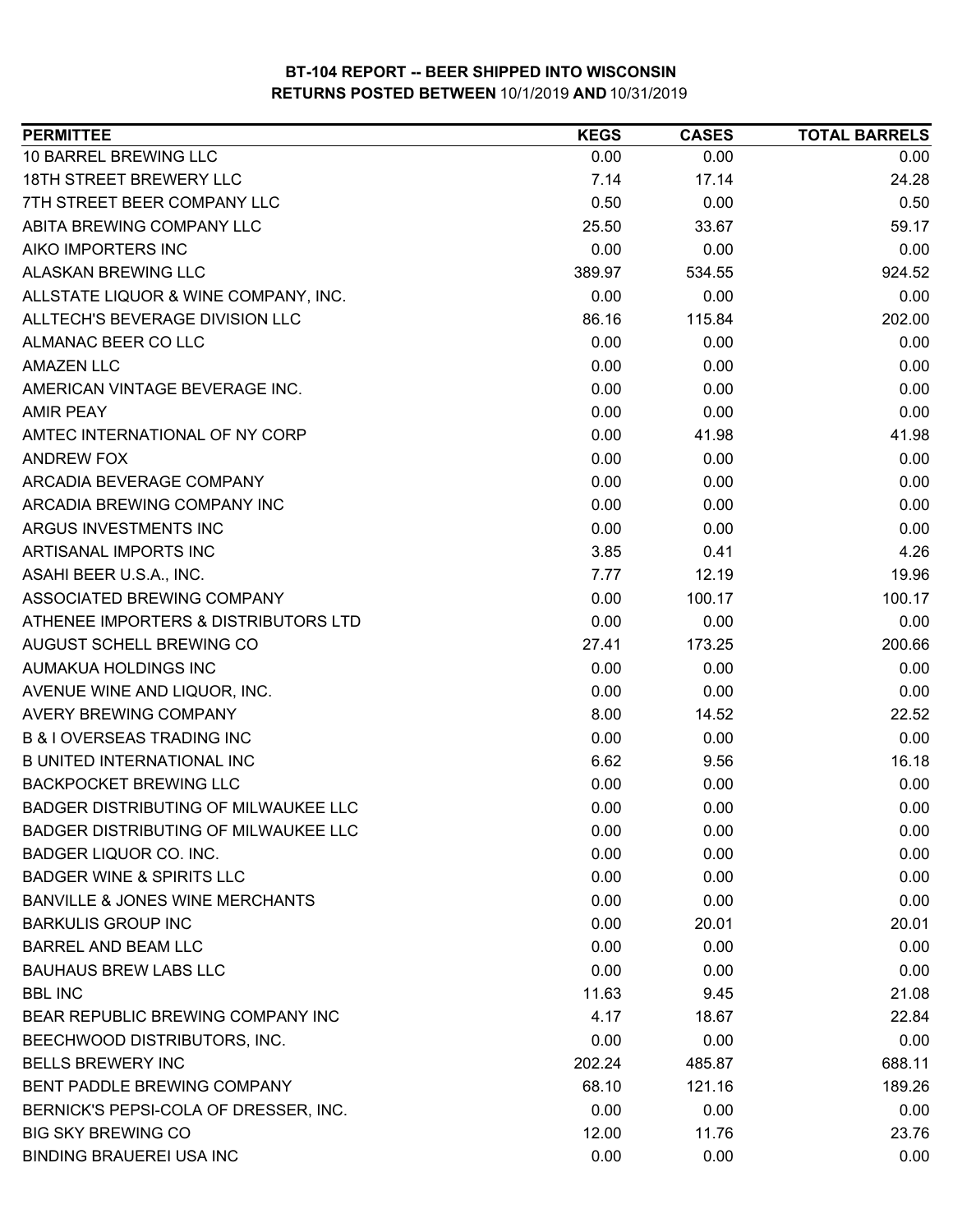| <b>PERMITTEE</b>                        | <b>KEGS</b> | <b>CASES</b> | <b>TOTAL BARRELS</b> |
|-----------------------------------------|-------------|--------------|----------------------|
| <b>BLACK LIST BEER LLC</b>              | 0.00        | 1.93         | 1.93                 |
| <b>BLACKROCKS BREWERY LLC</b>           | 5.00        | 17.00        | 22.00                |
| BLUE BLOOD BREWING COMPANY, INC         | 0.00        | 0.00         | 0.00                 |
| BLUE POINT BREWING COMPANY INC          | 0.00        | 0.00         | 0.00                 |
| <b>BOSTON BEER CORPORATION</b>          | 448.83      | 4,910.71     | 5,359.54             |
| <b>BOULDER BEER INC</b>                 | 25.00       | 29.25        | 54.25                |
| <b>BRASS FOUNDRY BREWING CO.</b>        | 1.67        | 14.52        | 16.19                |
| BREAKTHRU BEVERAGE GROUP LLC            | 0.00        | 0.00         | 0.00                 |
| BREAKTHRU BEVERAGE GROUP LLC            | 0.00        | 0.00         | 0.00                 |
| BREAKTHRU BEVERAGE WISCONSIN NORTH LLC  | 0.00        | 0.00         | 0.00                 |
| <b>BRECKENRIDGE BREWERY LLC</b>         | 0.00        | 0.00         | 0.00                 |
| BREWDOG BREWING COMPANY LLC             | 0.00        | 0.00         | 0.00                 |
| <b>BRIAN EWING</b>                      | 16.87       | 52.37        | 69.24                |
| <b>BROWN-FORMAN CORPORATION</b>         | 0.00        | 66.55        | 66.55                |
| <b>BUFFALO CREEK BREWING LLC</b>        | 0.00        | 0.00         | 0.00                 |
| C.J.W., INC.                            | 0.00        | 0.00         | 0.00                 |
| CANAL STREET BREWING CO LLC             | 92.00       | 731.52       | 823.52               |
| CAPITOL-HUSTING COMPANY, INC.           | 0.00        | 0.00         | 0.00                 |
| CARRIAGE HOUSE IMPORTS, LTD.            | 0.00        | 107.11       | 107.11               |
| CASCADE BREWING COMPANY LLC             | 0.00        | 0.00         | 0.00                 |
| CENTRAL BEER IMPORT & EXPORT INC        | 0.00        | 0.00         | 0.00                 |
| <b>CHAD YAKOBSON</b>                    | 9.84        | 0.46         | 10.30                |
| CHAS A BERNICK INC                      | 0.00        | 0.00         | 0.00                 |
| <b>CHASE HEALEY</b>                     | 0.00        | 0.00         | 0.00                 |
| <b>CHATHAM IMPORTS INC</b>              | 0.00        | 0.00         | 0.00                 |
| CHICAGO BREW WERKS INC                  | 0.00        | 0.00         | 0.00                 |
| <b>CHRIS MICHNER</b>                    | 0.00        | 0.00         | 0.00                 |
| <b>CHRISTIAN P SCHAEFER</b>             | 0.00        | 0.00         | 0.00                 |
| CITY BREWING COMPANY, LLC               | 0.00        | 0.00         | 0.00                 |
| <b>CLASSIC BREWING COMPANY</b>          | 0.00        | 0.00         | 0.00                 |
| <b>CRACOVIA BRANDS INC</b>              | 0.00        | 0.10         | 0.10                 |
| CRAFT BREW ALLIANCE INC                 | 0.00        | 0.00         | 0.00                 |
| <b>CRAFT REVOLUTION LLC</b>             | 11.00       | 48.90        | 59.90                |
| <b>CROOK &amp; MARKER LLC</b>           | 0.00        | 429.30       | 429.30               |
| <b>CROWN IMPORTS LLC</b>                | 0.00        | 13,190.02    | 13,190.02            |
| <b>CRYSTAL LAKE BEER COMPANY</b>        | 0.00        | 0.00         | 0.00                 |
| <b>CUSTOM CALIFORNIA CRAFT BEER LLC</b> | 0.00        | 0.00         | 0.00                 |
| D&V INTERNATIONAL INC                   | 0.00        | 0.00         | 0.00                 |
| DANGEROUS MAN BREWING COMPANY LLC       | 0.00        | 0.00         | 0.00                 |
| <b>DANNY RAKOVIC</b>                    | 0.00        | 4.25         | 4.25                 |
| DAPPER BREWING COMPANY LLC              | 0.00        | 0.00         | 0.00                 |
| DEAN DISTRIBUTING, INC.                 | 0.00        | 0.00         | 0.00                 |
| DEAN DISTRIBUTING, INC.                 | 0.00        | 0.00         | 0.00                 |
| DESCHUTES BREWERY INC                   | 163.03      | 305.86       | 468.89               |
| DESTIHL HOLDINGS LLC                    | 9.33        | 14.52        | 23.85                |
|                                         |             |              |                      |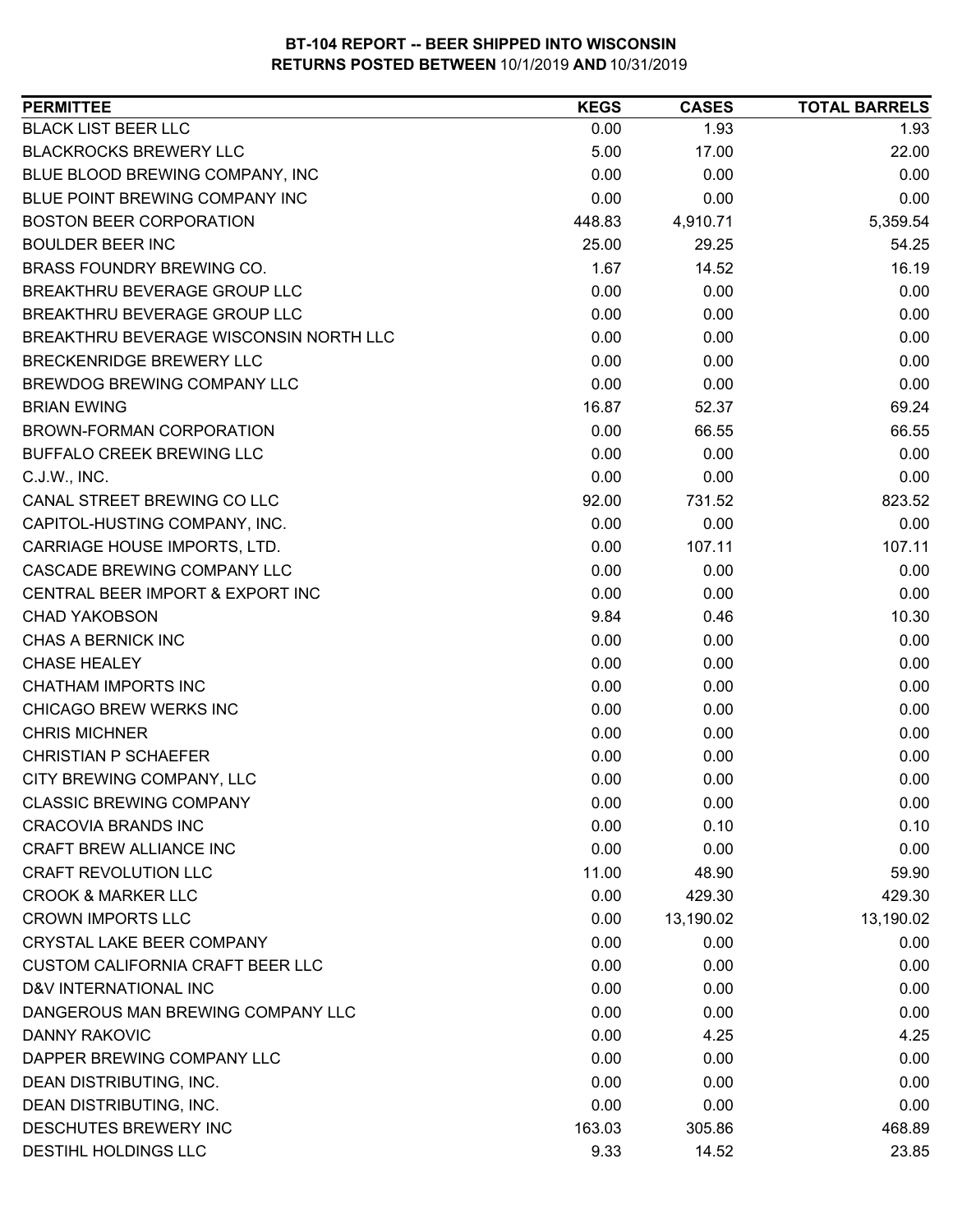| <b>PERMITTEE</b>                            | <b>KEGS</b> | <b>CASES</b> | <b>TOTAL BARRELS</b> |
|---------------------------------------------|-------------|--------------|----------------------|
| DETROIT RIVERTOWN BREWING LLC               | 0.00        | 0.00         | 0.00                 |
| DIAGEO BEER COMPANY USA                     | 354.45      | 2,427.80     | 2,782.25             |
| DOANE DISTRIBUTING, INC.                    | 0.00        | 0.00         | 0.00                 |
| DOGFISH HEAD CRAFT BREWERY LLC              | 37.34       | 204.74       | 242.08               |
| <b>DOYNA LTD</b>                            | 0.00        | 0.00         | 0.00                 |
| DREKKER BREWING COMPANY LLC                 | 20.33       | 96.77        | 117.10               |
| DUVEL MOORTGAT USA LTD                      | 24.44       | 147.22       | 171.66               |
| <b>DYNAMITE BREWING LLC</b>                 | 0.34        | 8.65         | 8.99                 |
| E & J GALLO WINERY                          | 0.00        | 3.92         | 3.92                 |
| EASTERN LIQUORS USA INC                     | 0.00        | 0.60         | 0.60                 |
| EINSTOK BEER COMPANY LP                     | 0.00        | 0.00         | 0.00                 |
| EL DORADO BEVERAGE CO                       | 0.00        | 0.00         | 0.00                 |
| ELYSIAN BREWING COMPANY INC                 | 0.00        | 0.00         | 0.00                 |
| EPIC BREWING COMPANY LLC                    | 0.00        | 0.00         | 0.00                 |
| EPIC BREWING COMPANY LLC                    | 11.00       | 7.50         | 18.50                |
| <b>EQUILIBRIUM BREWERY LLC</b>              | 0.00        | 0.00         | 0.00                 |
| FABIANO BROTHERS - WISCONSIN LLC            | 0.00        | 0.00         | 0.00                 |
| FINNEGANS BREW CO LLC                       | 0.00        | 0.00         | 0.00                 |
| <b>FISH BREWING CO</b>                      | 0.00        | 0.00         | 0.00                 |
| FLANIGAN DISTRIBUTING OF DOOR COUNTY, INC.  | 0.00        | 0.00         | 0.00                 |
| FLYING DOG BREWERY LLLP                     | 1.67        | 34.26        | 35.93                |
| FOREIGN OBJECTS BEER COMPANY LLC            | 0.00        | 0.00         | 0.00                 |
| FOUR SEASONS BEER DISTRIBUTORS INC          | 0.00        | 0.00         | 0.00                 |
| FRANK BEER SOUTH LLC                        | 0.00        | 0.00         | 0.00                 |
| FRANK LIQUOR COMPANY, INC.                  | 0.00        | 0.00         | 0.00                 |
| FRANK LIQUORS OF LA CROSSE, INC.            | 0.00        | 0.00         | 0.00                 |
| <b>FULTON STREET BREWERY LLC</b>            | 0.00        | 0.00         | 0.00                 |
| <b>G &amp; F DISTRIBUTING INC</b>           | 0.00        | 0.00         | 0.00                 |
| <b>G K SKAGGS INC</b>                       | 64.64       | 0.00         | 64.64                |
| <b>GARY'S CORPORATION OF OAK CREEK</b>      | 0.00        | 0.00         | 0.00                 |
| <b>GELOSO BEVERAGE GROUP LLC</b>            | 0.00        | 0.00         | 0.00                 |
| GENERAL BEER DISTRIBUTORS CO. - MILWAUKEE   | 0.00        | 0.00         | 0.00                 |
| <b>GENERAL BEER-NORTHEAST INC</b>           | 0.00        | 0.00         | 0.00                 |
| GENERAL BEER-NORTHWEST, INC.                | 0.00        | 0.00         | 0.00                 |
| GENERAL BEER-NORTHWEST, INC.                | 0.00        | 0.00         | 0.00                 |
| GENERAL BEER-NORTHWEST, INC.                | 0.00        | 0.00         | 0.00                 |
| GENERAL BEVERAGE SALES CO.                  | 0.00        | 0.00         | 0.00                 |
| <b>GENERAL BEVERAGE SALES CO. - OSHKOSH</b> | 0.00        | 0.00         | 0.00                 |
| GENERAL BEVERAGE SALES CO.-MILWAUKEE        | 0.00        | 0.00         | 0.00                 |
| <b>GENERATIONS BREWING COMPANY LLC</b>      | 4.00        | 0.00         | 4.00                 |
| <b>GEORGE BOZIC JR</b>                      | 10.22       | 0.00         | 10.22                |
| <b>GLOBAL VILLAGE IMPORTS LLC</b>           | 0.00        | 0.00         | 0.00                 |
| <b>GLORIA R RAGSDALE</b>                    | 0.00        | 0.00         | 0.00                 |
| <b>GMB PARTNERS LLC</b>                     | 11.50       | 46.21        | 57.71                |
| <b>GO CRAFT BIER, INC</b>                   | 0.00        | 0.00         | 0.00                 |
|                                             |             |              |                      |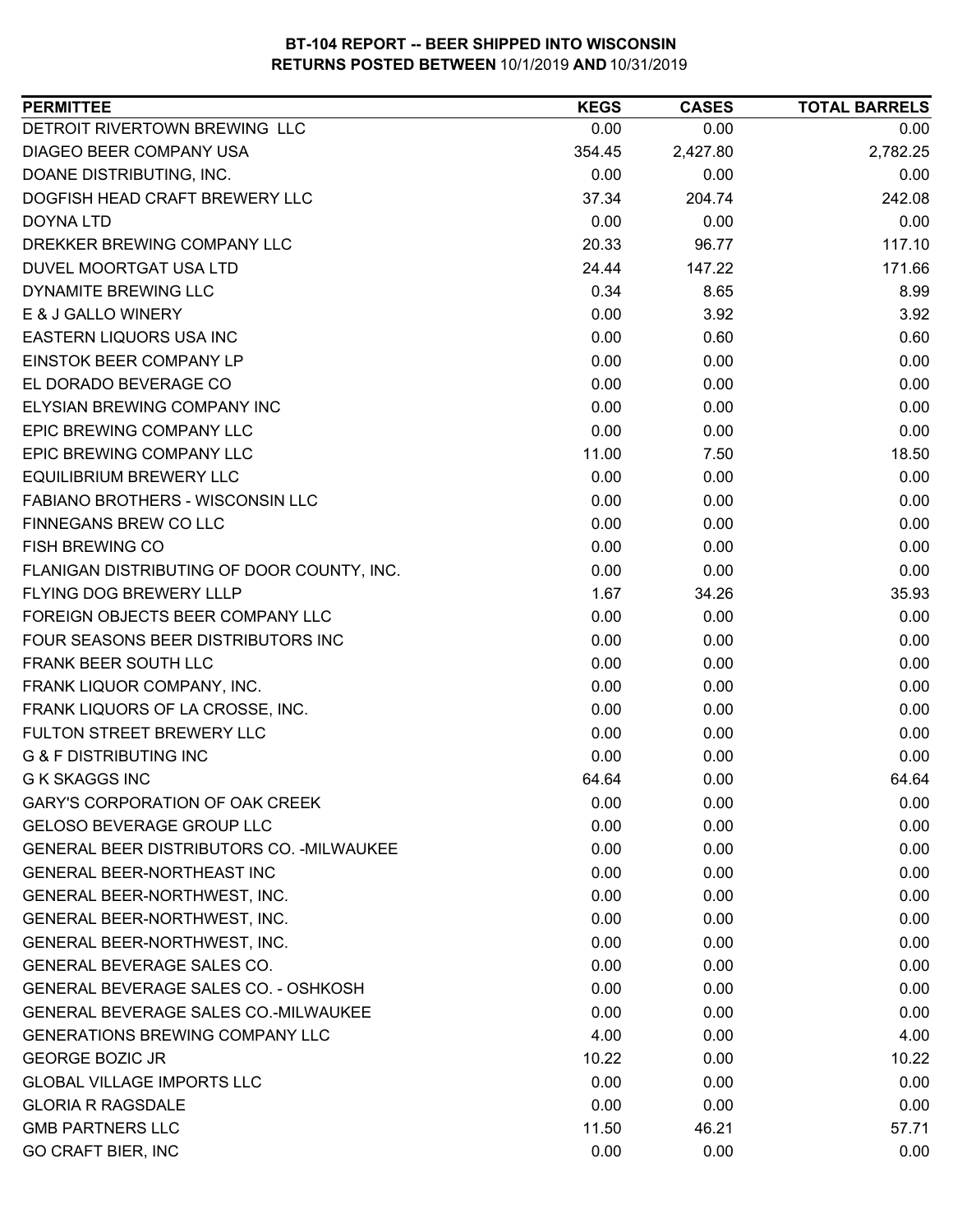| <b>PERMITTEE</b>                       | <b>KEGS</b> | <b>CASES</b> | <b>TOTAL BARRELS</b> |
|----------------------------------------|-------------|--------------|----------------------|
| <b>GOOD OMEN BOTTLING LLC</b>          | 3.22        | 15.68        | 18.90                |
| <b>GRAYSCALE BREWING LLC</b>           | 6.97        | 7.25         | 14.22                |
| <b>GREEN BENCH BREWING CO LLC</b>      | 3.33        | 5.32         | 8.65                 |
| <b>GREGORY S HARDMAN</b>               | 0.00        | 9.04         | 9.04                 |
| H C FOODS CO LTD                       | 0.00        | 6.70         | 6.70                 |
| HARPOON DISTRIBUTING COMPANY           | 11.80       | 12.73        | 24.53                |
| HEINEKEN USA INCORPORATED              | 103.75      | 2,865.74     | 2,969.49             |
| HENDRICKS BEVERAGE, INC.               | 0.00        | 0.00         | 0.00                 |
| HIGH COUNTRY BREWERY INC               | 0.00        | 0.00         | 0.00                 |
| HOFBRAUHAUS OF AMERICA, LLC            | 0.00        | 0.00         | 0.00                 |
| <b>HOME BREW MART INC</b>              | 0.00        | 26.64        | 26.64                |
| HOP BUTCHER FOR THE WORLD LLC          | 0.00        | 0.00         | 0.00                 |
| <b>ILLYRIAN IMPORT INC</b>             | 0.00        | 0.00         | 0.00                 |
| <b>INDEED BREWING COMPANY LLC</b>      | 15.33       | 16.27        | 31.60                |
| INDIAN PEAKS BREWING COMPANY           | 39.00       | 75.05        | 114.05               |
| INTERNATIONAL DISTILLERS & VINTERS LTD | 0.00        | 234.15       | 234.15               |
| <b>INTERTRADE USA COMPANY</b>          | 0.00        | 0.00         | 0.00                 |
| <b>IRENE WAGNER</b>                    | 0.00        | 0.00         | 0.00                 |
| <b>ISLAND CITY BREWING COMPANY LLC</b> | 6.59        | 0.00         | 6.59                 |
| <b>JAW PROPERTIES LLC</b>              | 0.00        | 0.00         | 0.00                 |
| <b>JBR BREWING LLC</b>                 | 0.00        | 0.00         | 0.00                 |
| <b>JDZ INC</b>                         | 0.00        | 0.00         | 0.00                 |
| <b>JOSHUA DETH</b>                     | 51.01       | 145.62       | 196.63               |
| KAY BEER DISTRIBUTING, INC.            | 0.00        | 0.00         | 0.00                 |
| KEWEENAW BREWING CO LLC                | 72.75       | 46.38        | 119.13               |
| KLOCKOW BREWING COMPANY INC            | 0.00        | 0.00         | 0.00                 |
| KOJIMA & INTERNATIONAL ASSOCIATES INC  | 0.00        | 0.00         | 0.00                 |
| KREBS BREWING CO., INC.                | 0.00        | 0.00         | 0.00                 |
| <b>KROMBACHER USA LLC</b>              | 0.00        | 0.00         | 0.00                 |
| KUHNHENN BREWING CO LLC                | 0.00        | 0.00         | 0.00                 |
| KYSELA PERE ET FILS LTD                | 0.00        | 0.00         | 0.00                 |
| LABATT USA OPERATING CO LLC            | 24.00       | 1,831.73     | 1,855.73             |
| <b>LAGUNITAS BREWING CO</b>            | 150.00      | 345.68       | 495.68               |
| LAKE SUPERIOR BREWING CO LLC           | 32.84       | 45.58        | 78.42                |
| LEE BEVERAGE OF WISCONSIN LLC          | 0.00        | 0.00         | 0.00                 |
| LEE BEVERAGE OF WISCONSIN LLC          | 0.00        | 0.00         | 0.00                 |
| LEE BEVERAGE OF WISCONSIN LLC          | 0.00        | 0.00         | 0.00                 |
| LEFT COAST BREWING CO                  | 0.00        | 0.00         | 0.00                 |
| LENA BEVERAGE COMPANY                  | 0.67        | 0.00         | 0.67                 |
| LIFT BRIDGE BREWING TECHNOLOGIES LLC   | 31.99       | 58.38        | 90.37                |
| <b>LONGSTOCK III LLC</b>               | 0.00        | 0.00         | 0.00                 |
| LOUIS GLUNZ BEER INC                   | 12.59       | 49.12        | 61.71                |
| <b>LUPULIN BREWING LLC</b>             | 2.51        | 2.27         | 4.78                 |
| <b>MANKATO BREWERY LLC</b>             | 0.00        | 0.00         | 0.00                 |
| MARK ANTHONY BRANDS INC                | 0.00        | 9,748.06     | 9,748.06             |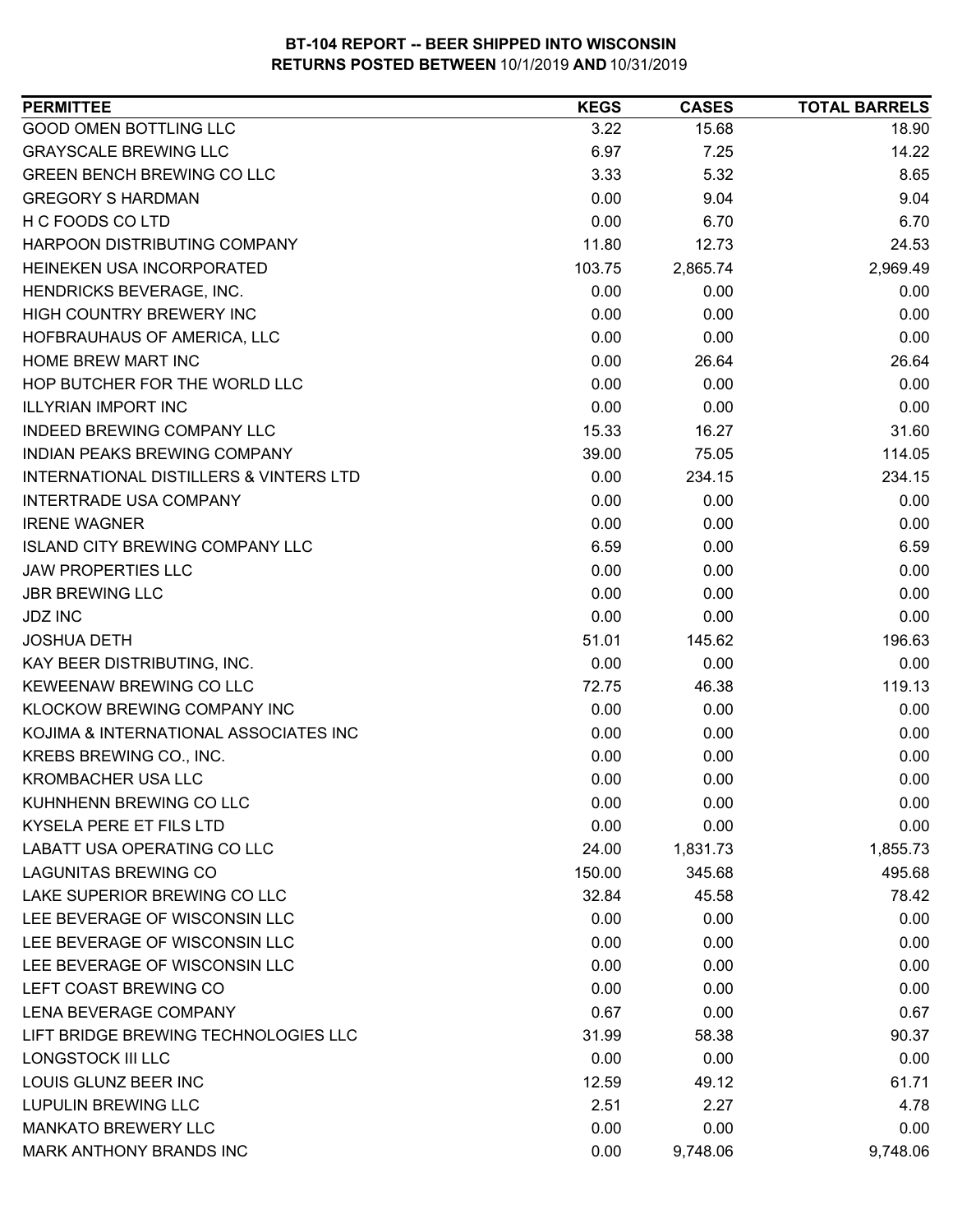| <b>PERMITTEE</b>                     | <b>KEGS</b> | <b>CASES</b> | <b>TOTAL BARRELS</b> |
|--------------------------------------|-------------|--------------|----------------------|
| MASSACHUSETTS BEVERAGE ALLIANCE LLC  | 0.00        | 0.00         | 0.00                 |
| MERCENARY BREWERY & DISTILLERY LLC   | 12.50       | 39.67        | 52.17                |
| MERCHANT DU VIN CORPORATION          | 13.20       | 104.81       | 118.01               |
| METROPOLITAN BREWING LLC             | 0.00        | 0.00         | 0.00                 |
| MIA BREWERY CO. INC.                 | 0.00        | 0.00         | 0.00                 |
| MICHAEL G ANSAY                      | 0.00        | 0.00         | 0.00                 |
| <b>MICHAUD DISTRIBUTING INC</b>      | 0.00        | 0.00         | 0.00                 |
| MIGHTY SWELL COCKTAIL COMPANY LLC    | 0.00        | 0.00         | 0.00                 |
| MIKERPHONE BREWING LLC               | 0.00        | 0.00         | 0.00                 |
| MODERN TIMES DRINKS, INC             | 70.18       | 204.38       | 274.56               |
| MONKLESS BREWING LLC                 | 0.00        | 0.00         | 0.00                 |
| MOR-DALL ENTERPRISES INC.            | 0.00        | 0.00         | 0.00                 |
| MOTHER LODE BREWING LLC              | 0.00        | 0.00         | 0.00                 |
| MOUNTAINEER HOLDINGS LLC             | 0.00        | 0.00         | 0.00                 |
| MUTUAL WHOLESALE LIQUOR INC          | 0.00        | 0.00         | 0.00                 |
| NEBRASKA BREWING CO INC              | 0.00        | 0.00         | 0.00                 |
| NEW BELGIUM BREWING COMPANY INC      | 164.68      | 954.38       | 1,119.06             |
| NEW HOLLAND BREWING CO LLC           | 0.00        | 0.00         | 0.00                 |
| NEW YORK MUTUAL TRADING CO INC       | 0.00        | 0.65         | 0.65                 |
| NOELKE DISTRIBUTORS, INC.            | 0.00        | 0.00         | 0.00                 |
| NORTH COAST BREWING CO INC           | 3.83        | 26.78        | 30.61                |
| NORTHERN UNITED BREWING COMPANY, LLC | 0.00        | 0.00         | 0.00                 |
| NOUVEAU VENTURES LLC                 | 0.00        | 0.00         | 0.00                 |
| ODELL BREWING COMPANY                | 35.75       | 95.81        | 131.56               |
| OREGON BREWING COMPANY INC           | 10.22       | 24.68        | 34.90                |
| OSKAR BLUES BREWERY LLC              | 36.90       | 210.54       | 247.44               |
| OTT SCHWEITZER DISTRIBUTORSHIP, INC. | 0.00        | 0.00         | 0.00                 |
| PABST BREWING COMPANY LLC            | 62.84       | 619.59       | 682.43               |
| PALS BREWING COMPANY, LLC            | 0.00        | 0.00         | 0.00                 |
| PAMPA BEVERAGES LLC                  | 0.00        | 0.00         | 0.00                 |
| PARADOX BEER COMPANY INC             | 0.00        | 0.00         | 0.00                 |
| PARK RIDGE DISTRIBUTING, INC.        | 0.00        | 0.00         | 0.00                 |
| PATERNO IMPORTS LTD                  | 0.00        | 0.00         | 0.00                 |
| PECATONICA TAP HOUSE COMPANY         | 0.00        | 0.00         | 0.00                 |
| PEHLER DISTRIBUTING, INC.            | 0.00        | 0.00         | 0.00                 |
| PERENNIAL PARTNERS LLC               | 0.00        | 0.00         | 0.00                 |
| PETOSKEY BREWING COMPANY LLC         | 0.00        | 0.00         | 0.00                 |
| PHIL KNUTSEN                         | 0.00        | 0.00         | 0.00                 |
| PHILLIPS WINE COMPANY                | 0.00        | 0.00         | 0.00                 |
| PIPEWORKS PRODUCTION LLC             | 0.00        | 0.00         | 0.00                 |
| PRO-LIQUITECH LLC                    | 0.00        | 0.00         | 0.00                 |
| PROST BREWING COMPANY LLC            | 0.00        | 0.00         | 0.00                 |
| RATAS WHOLESALE LIQUOR COMPANY       | 0.00        | 0.00         | 0.00                 |
| <b>REEDS INC</b>                     | 0.00        | 0.00         | 0.00                 |
| RENEGADE BREWING COMPANY LLC         | 0.00        | 0.00         | 0.00                 |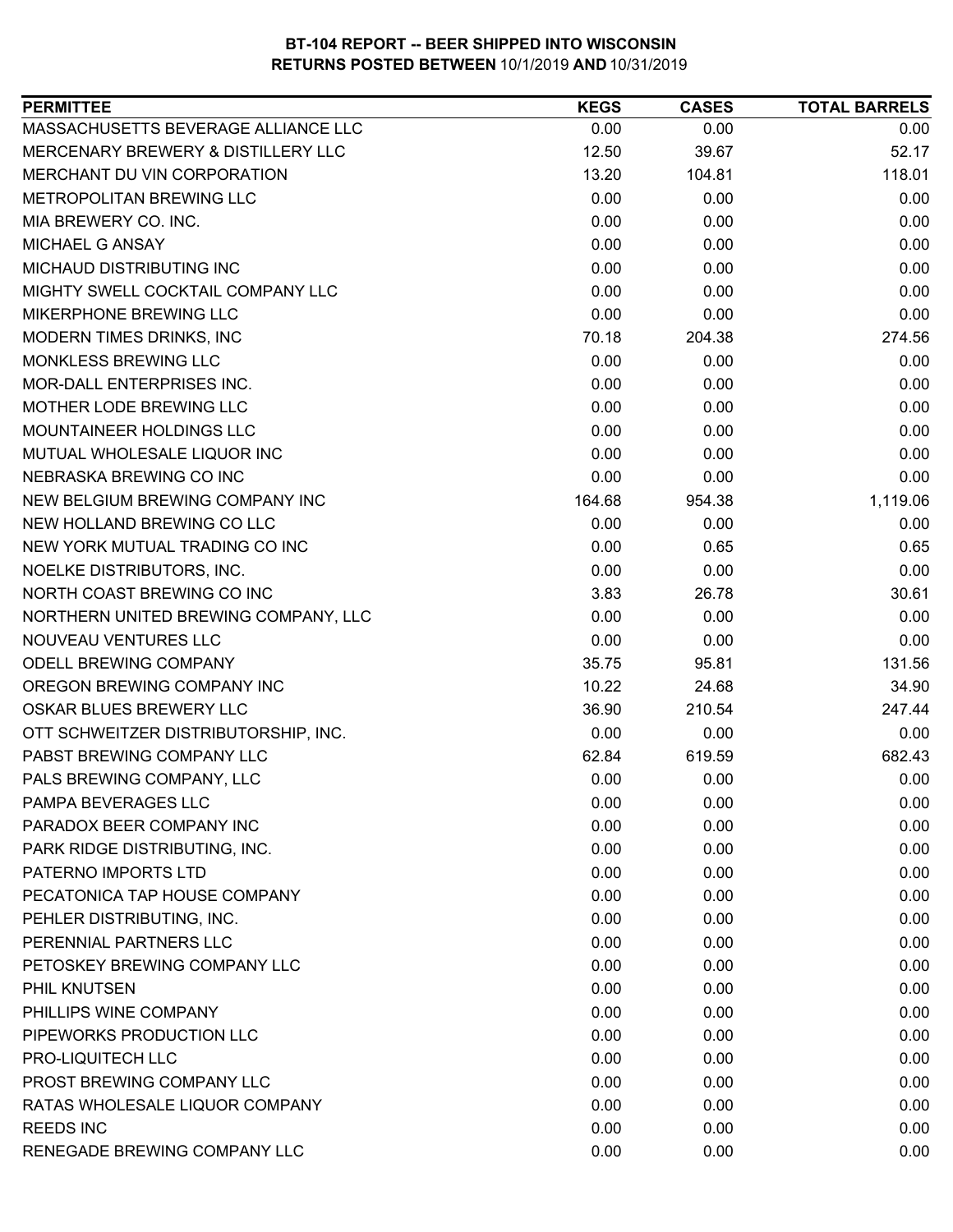| <b>PERMITTEE</b>                      | <b>KEGS</b> | <b>CASES</b> | <b>TOTAL BARRELS</b> |
|---------------------------------------|-------------|--------------|----------------------|
| RHINEGEIST, LLC                       | 0.00        | 0.00         | 0.00                 |
| RIO BRAVO BREWING COMPANY             | 0.00        | 0.00         | 0.00                 |
| S. & S. DISTRIBUTING, INC.            | 0.00        | 0.00         | 0.00                 |
| S. & S. DISTRIBUTING, INC.            | 0.00        | 0.00         | 0.00                 |
| SAPPORO USA INC                       | 0.00        | 0.00         | 0.00                 |
| SARATOGA LIQUOR CO., INC.             | 0.00        | 0.00         | 0.00                 |
| SAUGATUCK BREWING COMPANY INC         | 11.17       | 55.18        | 66.35                |
| <b>SHANE WELCH</b>                    | 0.00        | 47.92        | 47.92                |
| SHELTON BROTHERS INC                  | 0.00        | 0.00         | 0.00                 |
| SIERRA NEVADA BREWING COMPANY         | 81.18       | 540.87       | 622.05               |
| SINGHA NORTH AMERICA INC              | 0.00        | 0.00         | 0.00                 |
| SOCIABLE CIDER WERKS LLC              | 3.50        | 0.97         | 4.47                 |
| <b>SOLEMN OATH BREWERY LLC</b>        | 23.50       | 22.03        | 45.53                |
| SOUTHERN GRIST BREWING COMPANY        | 3.33        | 0.29         | 3.62                 |
| SOUTHERN TIER BREWING COMPANY LLC     | 0.00        | 47.72        | 47.72                |
| SP3 LLC                               | 0.00        | 0.00         | 0.00                 |
| <b>SPIRAL BREWERY LLC</b>             | 0.00        | 0.00         | 0.00                 |
| <b>SRB OPERATIONS LLC</b>             | 0.00        | 0.00         | 0.00                 |
| ST KILLIAN IMPORTING CO INC           | 137.52      | 107.80       | 245.32               |
| <b>STEVE CRIDER</b>                   | 0.00        | 0.00         | 0.00                 |
| STONE BREWING CO LLC                  | 64.00       | 211.68       | 275.68               |
| SUGAR CREEK ACQUISITION LLC           | 6.68        | 27.58        | 34.26                |
| SUMMIT BREWING COMPANY                | 175.86      | 304.04       | 479.90               |
| SUN KING BREWING CO LLC               | 0.00        | 0.00         | 0.00                 |
| SUPERIOR BEVERAGES LLC                | 0.00        | 0.00         | 0.00                 |
| <b>SURLY BREWING COMPANY</b>          | 186.26      | 339.49       | 525.75               |
| SURVILLE ENTERPRISES CORP             | 0.00        | 0.00         | 0.00                 |
| SYLWESTER KOLAKOWSKI                  | 0.00        | 0.00         | 0.00                 |
| TABLEBLUFF BREWING CO INC             | 0.00        | 0.00         | 0.00                 |
| <b>TERRAPIN BEER COMPANY LLC</b>      | 55.50       | 193.71       | 249.21               |
| THE BROOKLYN BREWERY CORPORATION      | 0.00        | 0.00         | 0.00                 |
| THE BRUERY LLC                        | 0.00        | 0.00         | 0.00                 |
| THE CHURCH STREET BREWING COMPANY LLC | 8.17        | 17.42        | 25.59                |
| THE GAMBRINUS COMPANY                 | 46.00       | 101.90       | 147.90               |
| THE GREAT LAKES BREWING CO            | 58.34       | 74.02        | 132.36               |
| THE R.S. LIPMAN COMPANY               | 0.00        | 0.00         | 0.00                 |
| THE TRI CITY BREWING COMPANY          | 0.00        | 0.00         | 0.00                 |
| THOMAS A DORAIRAJ                     | 0.00        | 0.00         | 0.00                 |
| THREE FLOYDS BREWING LLC              | 206.99      | 270.38       | 477.37               |
| TIGHTHEAD BREWING COMPANY             | 0.00        | 0.00         | 0.00                 |
| <b>TOPPLING GOLIATH INC</b>           | 81.50       | 201.28       | 282.78               |
| <b>TORI-VERDI GROUP LLC</b>           | 0.00        | 0.00         | 0.00                 |
| TRIANGLE DISTRIBUTING COMPANY, INC.   | 0.00        | 0.00         | 0.00                 |
| TROIKA BREWING COMPANY LLC            | 0.00        | 0.00         | 0.00                 |
| TRUCKEE CRAFT BREWING                 | 0.00        | 0.00         | 0.00                 |